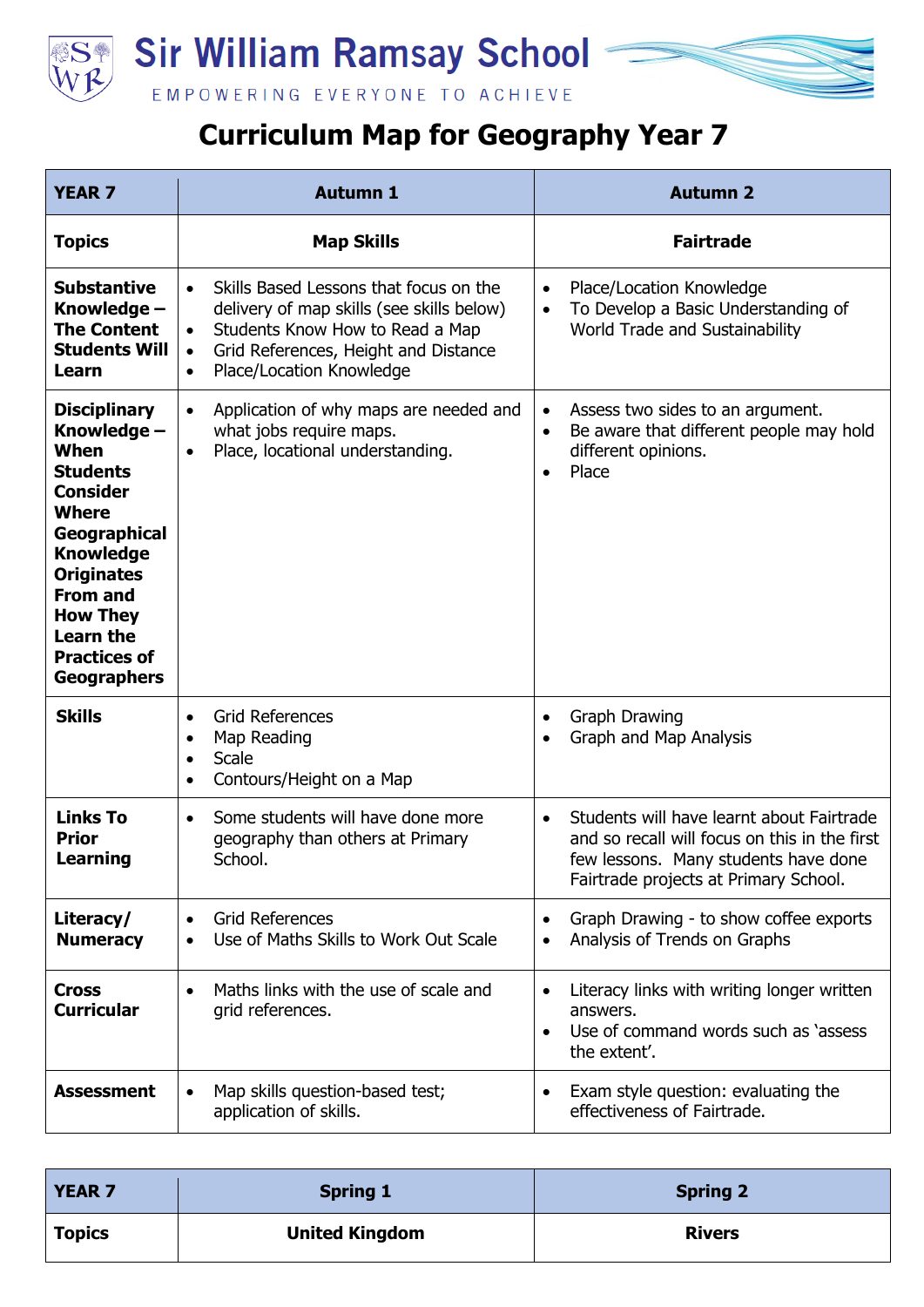| <b>Substantive</b><br>Knowledge -<br><b>The Content</b><br><b>Students Will</b><br>Learn                                                                                                                                                                  | Location of UK Human and Physical<br>Features Including Cities, Rivers, Towns<br>etc.                                                                                                     | Map Skills<br>$\bullet$<br>Location of Main UK Rivers<br>$\bullet$<br>Causes, Impacts and Responses to<br>$\bullet$<br>Flooding<br>River Processes e.g., erosion<br>$\bullet$<br><b>Physical Processes</b><br>٠ |
|-----------------------------------------------------------------------------------------------------------------------------------------------------------------------------------------------------------------------------------------------------------|-------------------------------------------------------------------------------------------------------------------------------------------------------------------------------------------|-----------------------------------------------------------------------------------------------------------------------------------------------------------------------------------------------------------------|
| <b>Disciplinary</b><br>Knowledge -<br>When<br><b>Students</b><br>Consider<br><b>Where</b><br>Geographical<br><b>Knowledge</b><br><b>Originates</b><br><b>From and</b><br><b>How They</b><br><b>Learn the</b><br><b>Practices of</b><br><b>Geographers</b> | Place Knowledge<br>$\bullet$<br>Human Geography - especially<br>$\bullet$<br>population distribution and density<br><b>Locational Factors</b><br>$\bullet$                                | Impacts of Flooding Vary Depending on<br>$\bullet$<br>Location                                                                                                                                                  |
| <b>Skills</b>                                                                                                                                                                                                                                             | <b>Graph Drawing and Analysis</b><br>$\bullet$<br>Locational Knowledge of UK Human and<br>$\bullet$<br><b>Physical Features</b>                                                           | River Processes of Erosion,<br>$\bullet$<br>Transportation and Deposition<br>The Creation of River Landforms<br>$\bullet$                                                                                       |
| <b>Links To</b><br><b>Prior</b><br><b>Learning</b>                                                                                                                                                                                                        | Map Skills from Term 1 - linked in the<br>$\bullet$<br>first lessons on location of features in the<br>UK.                                                                                | Links to Key Stage 2 work the students<br>$\bullet$<br>have done on river features as many<br>have studied this.<br>Map skills when locating rivers.<br>٠                                                       |
| Literacy/<br><b>Numeracy</b>                                                                                                                                                                                                                              | Literacy - various longer answer<br>$\bullet$<br>questions using GCSE style command<br>words such as 'to what extent'.<br>Numeracy $-$ graph drawing and analysis<br>$\bullet$<br>skills. | Maths links through graph drawing.<br>$\bullet$<br>Literacy through the use and application<br>$\bullet$<br>of key words.                                                                                       |
| <b>Cross</b><br><b>Curricular</b>                                                                                                                                                                                                                         | What it means to be British.<br>$\bullet$<br>Migration into and out of the UK.<br>٠<br>Membership of the EU and Brexit.<br>$\bullet$                                                      | Links to science with the study of rivers<br>e.g. drainage basin.                                                                                                                                               |
| <b>Assessment</b>                                                                                                                                                                                                                                         | Recall style question and answer test.<br>$\bullet$                                                                                                                                       | Recall style question and answer test.<br>$\bullet$                                                                                                                                                             |

| <b>YEAR 7</b>                                                                            | <b>Summer 1</b>                                                                                                                                                                                                                                    | <b>Summer 2</b>                                                                                                                                                                                                 |
|------------------------------------------------------------------------------------------|----------------------------------------------------------------------------------------------------------------------------------------------------------------------------------------------------------------------------------------------------|-----------------------------------------------------------------------------------------------------------------------------------------------------------------------------------------------------------------|
| <b>Topics</b>                                                                            | <b>Cold Environments</b>                                                                                                                                                                                                                           | <b>Fantastic Places</b>                                                                                                                                                                                         |
| <b>Substantive</b><br>Knowledge -<br><b>The Content</b><br><b>Students Will</b><br>Learn | <b>Location of Cold Environments</b><br>$\bullet$<br>What is a Biome?<br>$\bullet$<br>Animal Adaptations to Cold Environments<br>$\bullet$<br>Impacts Humans Have on Cold<br>Environments<br>How Can Cold Environments Be<br>$\bullet$<br>Managed? | Develop the Use of Map, Fieldwork and<br>$\bullet$<br><b>Other Geographical Skills</b><br>To Understand the Links Between<br>$\bullet$<br>Human and Natural Systems and the<br>Impacts of People on the Climate |
| <b>Disciplinary</b><br>Knowledge -<br>When                                               | To understand the links between human<br>$\bullet$<br>and natural systems and the impacts of<br>people on the climate.                                                                                                                             | Develop geographical knowledge of<br>$\bullet$<br>places and environments at different<br>scales.                                                                                                               |